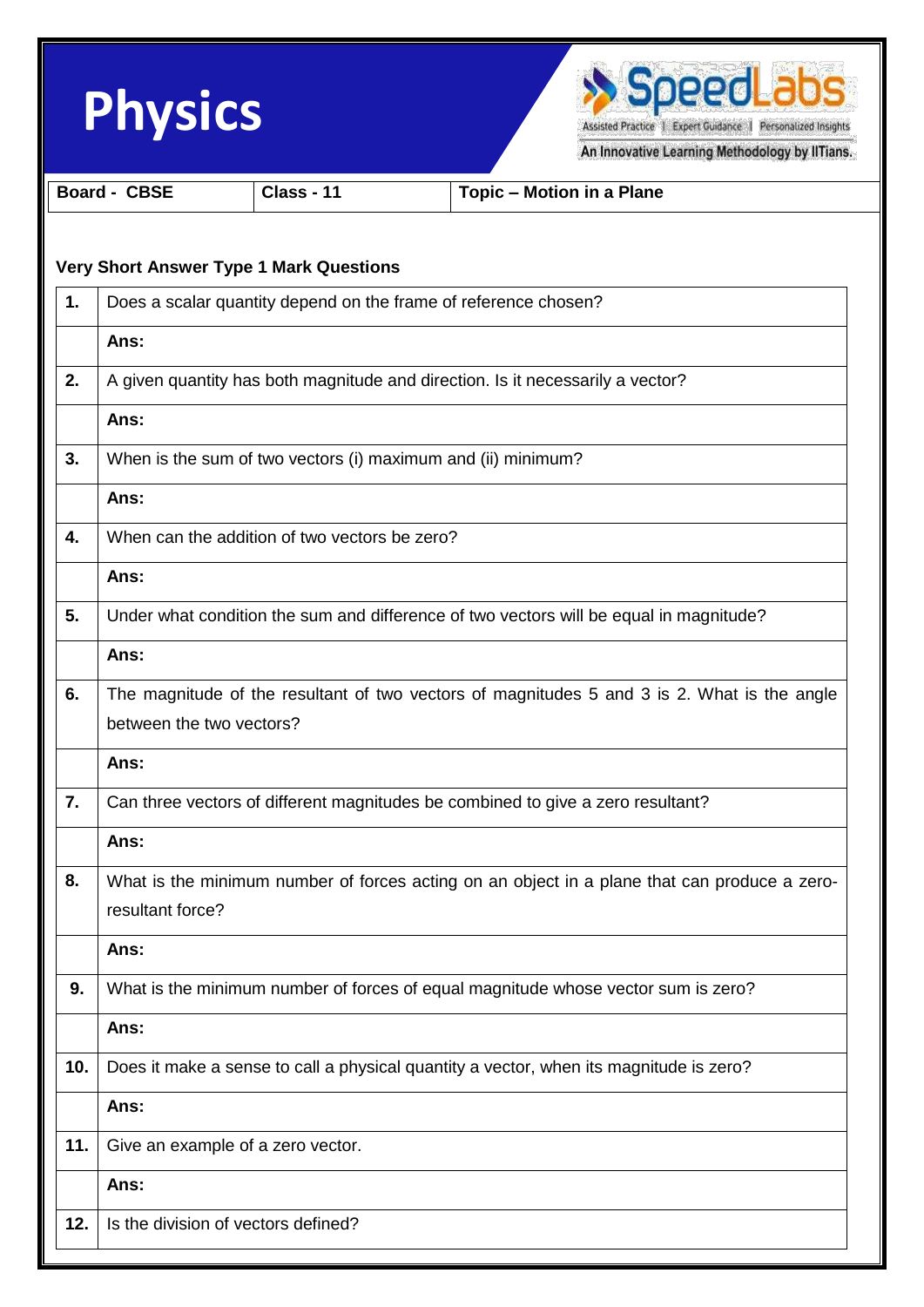|                                                                                                           | Ans:                                                                                                                     |  |
|-----------------------------------------------------------------------------------------------------------|--------------------------------------------------------------------------------------------------------------------------|--|
| 13.                                                                                                       | Can the sum of two vectors be a scalar?                                                                                  |  |
|                                                                                                           | Ans:                                                                                                                     |  |
| 14.                                                                                                       | Can any of the components of a given vector have greater magnitude than that of the vector itself?                       |  |
|                                                                                                           | Ans:                                                                                                                     |  |
| 15.                                                                                                       | Under what condition is the scalar product of two non-zero vectors zero?                                                 |  |
|                                                                                                           | Ans:                                                                                                                     |  |
| 16.                                                                                                       | Give one example of dot product of vectors. Also give its unit.                                                          |  |
|                                                                                                           | Ans:                                                                                                                     |  |
| 17.                                                                                                       | What is the magnitude of the vector $2 \hat{i} - 3 \hat{j} + \sqrt{3} \hat{k}$ ?                                         |  |
|                                                                                                           | Ans:                                                                                                                     |  |
| 18.                                                                                                       | Show that $\vec{A} \cdot \vec{A} = A^2$ .                                                                                |  |
|                                                                                                           | Ans:                                                                                                                     |  |
| 19.                                                                                                       | Can the magnitude of the resultant vector of two given vectors be less than the magnitude of either<br>vector?           |  |
|                                                                                                           | Ans:                                                                                                                     |  |
| 20.                                                                                                       | Two vectors of magnitudes 3 and 4 give a resultant of magnitude 2. What must be the dot product<br>of these two vectors? |  |
|                                                                                                           | Ans:                                                                                                                     |  |
| <b>Short Answer Type 2 Mark Questions</b><br>1.<br>Distinguish between position and displacement vectors. |                                                                                                                          |  |
|                                                                                                           | Ans:                                                                                                                     |  |
| 2.                                                                                                        | Define (i) unit vector (ii) null vector (in) cross product of two vectors $\vec{A}$ and $\vec{B}$ .                      |  |
|                                                                                                           | Ans:                                                                                                                     |  |
| 3.                                                                                                        | State and prove the polygon law of vector addition                                                                       |  |
|                                                                                                           | Ans:                                                                                                                     |  |
| 4.                                                                                                        | Suppose you have two forces $\vec{F}$ and $\vec{F}$ . How would you combine them in order to have resultant              |  |
|                                                                                                           | force of magnitudes<br>(a) Zero (b) $2\vec{F}$ , and (c) $\vec{F}$ ?                                                     |  |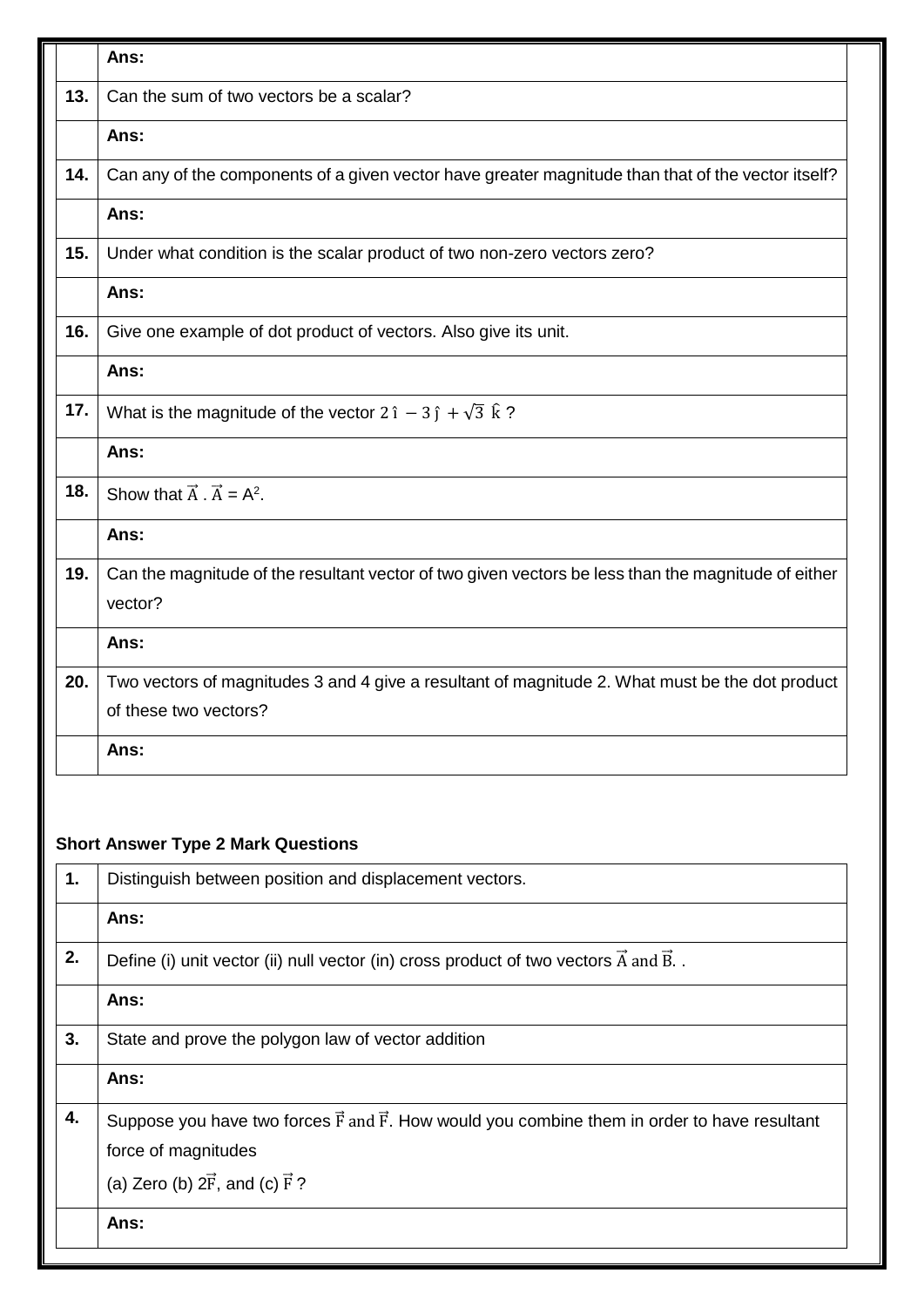| 5.  | Give one example of dot product of vectors. Also give its unit                                                                                                                                                                                                            |  |
|-----|---------------------------------------------------------------------------------------------------------------------------------------------------------------------------------------------------------------------------------------------------------------------------|--|
|     | Ans:                                                                                                                                                                                                                                                                      |  |
| 6.  | Find the scalar and vector product of two vectors, $\vec{a} = (3\hat{i} - 4\hat{j} + 5\hat{k})$ and $\vec{b} = (-2\hat{i} + \hat{j} + 3\hat{k})$                                                                                                                          |  |
|     | Ans:                                                                                                                                                                                                                                                                      |  |
| 7.  | The angle between vectors A and B is 60°. What is the ratio of $\vec{A} \cdot \vec{B}$ and $ \vec{A} \times \vec{B} $ ?                                                                                                                                                   |  |
|     | Ans:                                                                                                                                                                                                                                                                      |  |
| 8.  | State parallelogram law of vector addition. Show that resultant of two vectors $\vec{A}$ and $\vec{B}$ inclined at                                                                                                                                                        |  |
|     | an angle $\theta$ is R = $\sqrt{A_2 + B_2 + 2 A B \cos \theta}$ .                                                                                                                                                                                                         |  |
|     | Ans:                                                                                                                                                                                                                                                                      |  |
| 9.  | A man moving in rain holds his umbrella inclined to the vertical even though the rain drops are<br>falling vertically downwards. Why?                                                                                                                                     |  |
|     | Ans:                                                                                                                                                                                                                                                                      |  |
| 10. | Obtain an expression for the area of a triangle in terms of the cross product of two vectors                                                                                                                                                                              |  |
|     | representing the two sides of the triangle.                                                                                                                                                                                                                               |  |
|     | Ans:                                                                                                                                                                                                                                                                      |  |
| 11. | Show that two-dimensional uniform velocity motion is equivalent to two one dimensional uniform<br>velocity motion along two coordinate axes.                                                                                                                              |  |
|     | Ans:                                                                                                                                                                                                                                                                      |  |
| 12. | Define uniform acceleration. Show that in two-dimensional motion with uniform acceleration, each<br>rectangular component of velocity is similar to that of uniformly accelerated motion along one<br>dimension.                                                          |  |
|     | Ans:                                                                                                                                                                                                                                                                      |  |
|     | <b>Short Answer Type 3 Mark Questions</b>                                                                                                                                                                                                                                 |  |
| 1.  | Write an expression for the instantaneous position vector of an object having two-dimensional<br>motion under uniform acceleration. Hence, show that a two dimensional uniformly accelerated<br>motion is a combination of two rectangular uniformly accelerated motions. |  |
|     | Ans:                                                                                                                                                                                                                                                                      |  |
| 2.  | A projectile is fired with a velocity 'u' making an angle $\theta$ with the horizontal. Show that its trajectory<br>is a parabola.                                                                                                                                        |  |
|     | Ans:                                                                                                                                                                                                                                                                      |  |
| 3.  | A projectile is projected with velocity u making angle $\theta$ with horizontal direction, find:                                                                                                                                                                          |  |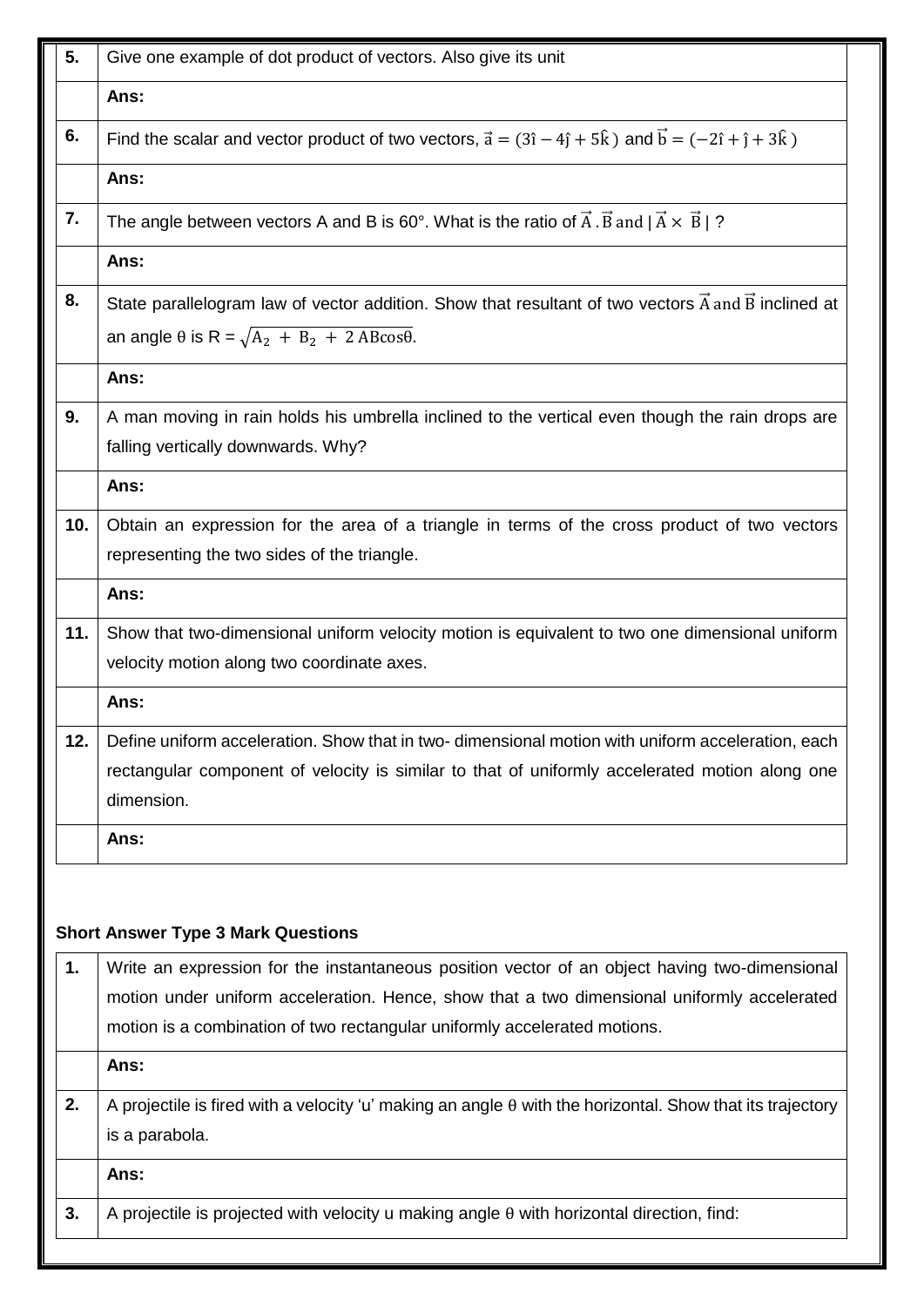|     | (a) Time of flight (b) Horizontal range                                                                                                                                                                                       |
|-----|-------------------------------------------------------------------------------------------------------------------------------------------------------------------------------------------------------------------------------|
|     | Ans:                                                                                                                                                                                                                          |
| 4.  | Show that there are two angles of projection for which the horizontal range is same for a projectile.                                                                                                                         |
|     | Ans:                                                                                                                                                                                                                          |
| 5.  | Show that there are two angles of projection for a projectile to have the same horizontal range.<br>What will be the maximum heights attained in the two cases? Compare the two heights for $\theta = 30^{\circ}$<br>and 60°. |
|     | Ans:                                                                                                                                                                                                                          |
| 6.  | Find the angle of projection at which the horizontal range and maximum height of a projectile are<br>equal.                                                                                                                   |
|     | Ans:                                                                                                                                                                                                                          |
| 7.  | What is a projectile? Find its horizontal range and show it is maximum for an angle of 45°.                                                                                                                                   |
|     | Ans:                                                                                                                                                                                                                          |
| 8.  | A projectile is fired at an angle $\theta$ with the horizontal with velocity H. Deduce the expression for the<br>maximum height reached by it.                                                                                |
|     | Ans:                                                                                                                                                                                                                          |
| 9.  | A projectile is fired with velocity 'u', making an angle $\theta$ with the horizontal from the surface of earth.<br>Prove that the projectile will hit the surface of earth with same velocity and at the same angle.         |
|     | Ans:                                                                                                                                                                                                                          |
| 10  | Prove the following statement "For Elevations which exceed or fall short of 45° by equal amounts,<br>the ranges are equal".                                                                                                   |
|     | Ans:                                                                                                                                                                                                                          |
| 11. | Prove that the maximum horizontal range is four times the maximum height attained by the<br>projectile when fired at an inclination so as to have maximum horizontal range.                                                   |
|     | Ans:                                                                                                                                                                                                                          |
| 12. | Justify the statement that a uniform circular motion is an accelerated motion.                                                                                                                                                |
|     | Ans:                                                                                                                                                                                                                          |
|     | <b>Long Answer Type 5 Mark Questions</b>                                                                                                                                                                                      |
| 1.  | What is meant by resolution of a vector? Prove that a vector can be resolved along two given                                                                                                                                  |
|     | directions in one and only one way.                                                                                                                                                                                           |
|     | Ans:                                                                                                                                                                                                                          |
| 2.  | State the parallelogram law of vector addition and find the magnitude and direction of the resultant                                                                                                                          |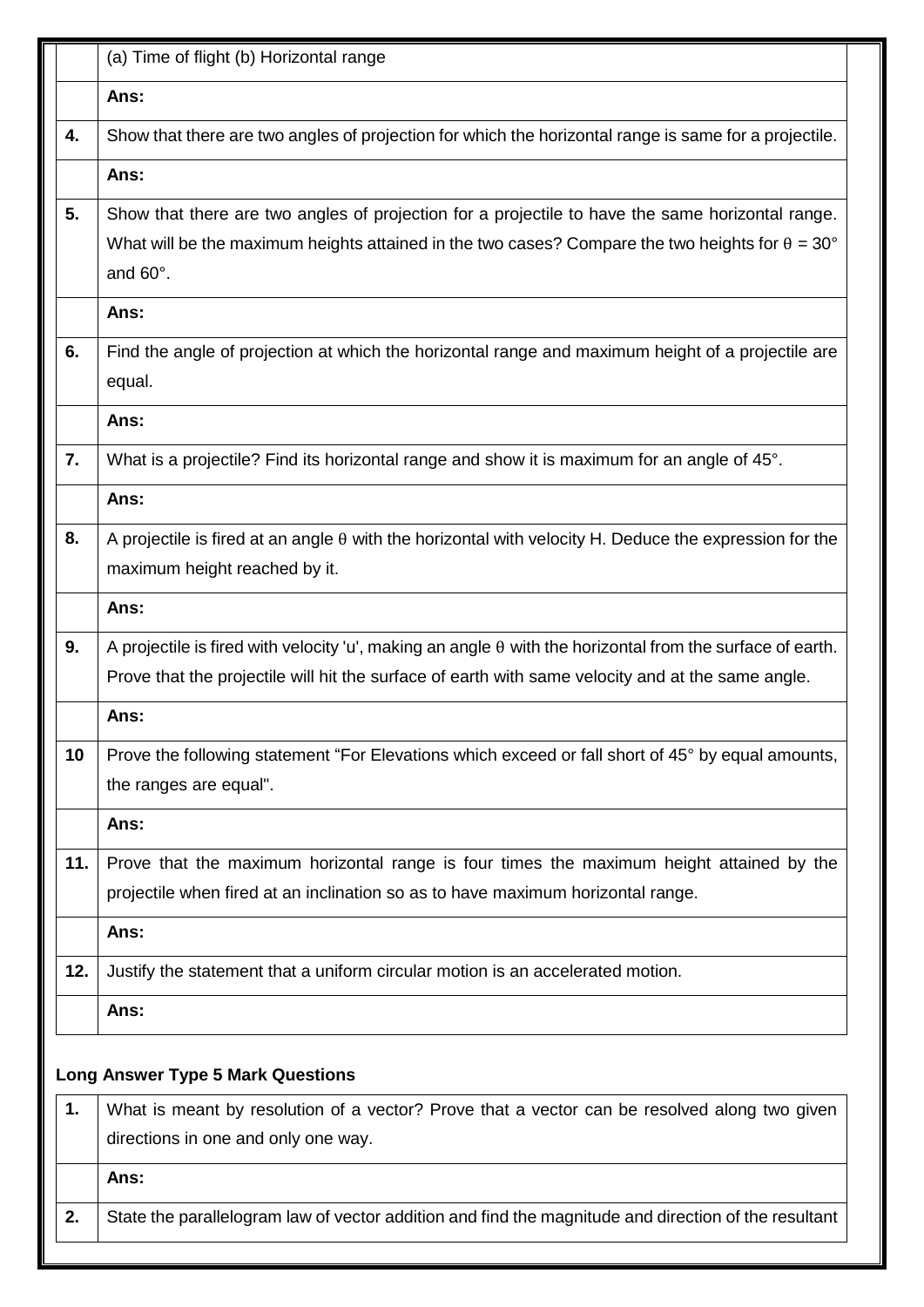|    | attained by the projectile equal?<br>Ans:                                                                         |
|----|-------------------------------------------------------------------------------------------------------------------|
|    |                                                                                                                   |
|    | (c) For what angle of projection of a projectile, are the horizontal range and maximum height                     |
|    | (b) For what angle of projection of a projectile, is the range maximum?                                           |
|    | velocity, the horizontal ranges are equal.                                                                        |
| 9. | Ans:<br>(a) Show that for two complementary angles of projection of a projectile thrown with the same             |
|    | the horizontal range and maximum height of the projectile are equal.                                              |
| 8. | Define projectile. Show that the path of projectile is parabola. Find the angle of projection at which            |
|    | Ans:                                                                                                              |
|    | (c) Obtain an expression for velocity of projectile at any instant t.                                             |
|    | with the horizontal.                                                                                              |
|    | (b) Prove that the horizontal range of a projectile is same when fired at an angle $\theta$ and (90° - $\theta$ ) |
|    | (a) Obtain the condition for the maximum horizontal range.                                                        |
| 7. | A body is projected at an angle $\theta$ with the horizontal.                                                     |
|    | Ans:                                                                                                              |
|    | horizontal range. At what value of $\theta$ is the range maximum?                                                 |
|    | is a parabola. Obtain expressions for (i) maximum height attained, (ii) time of flight and (iii)                  |
| 6. | A projectile is fired upward at an angle $\theta$ with the horizontal with velocity u. Show that its trajectory   |
|    | Ans:                                                                                                              |
|    | (i) Time of flight (ii) Horizontal range (iii) Velocity at any instant t.                                         |
|    | obtain expressions for:                                                                                           |
| 5. | A projectile is projected horizontally with a velocity u. Show that its trajectory is parabolic. And              |
|    | Ans:                                                                                                              |
|    | of a resultant vector by using this law.                                                                          |
| 4. | State triangle law of vector addition. Give analytical treatment to find the magnitude and direction              |
|    | Ans:                                                                                                              |
|    | (b) Find the angle between two vectors P and Q if resultant of the vectors is given by<br>$R^2 = P^2 + Q^2$ .     |
| 3. | (a) Analytically, find the resultant R of two vectors $\vec{A}$ and $\vec{B}$ inclined at an angle $\theta$ .     |
|    | Ans:                                                                                                              |
|    |                                                                                                                   |
|    | $= 90^{\circ}$ ?                                                                                                  |